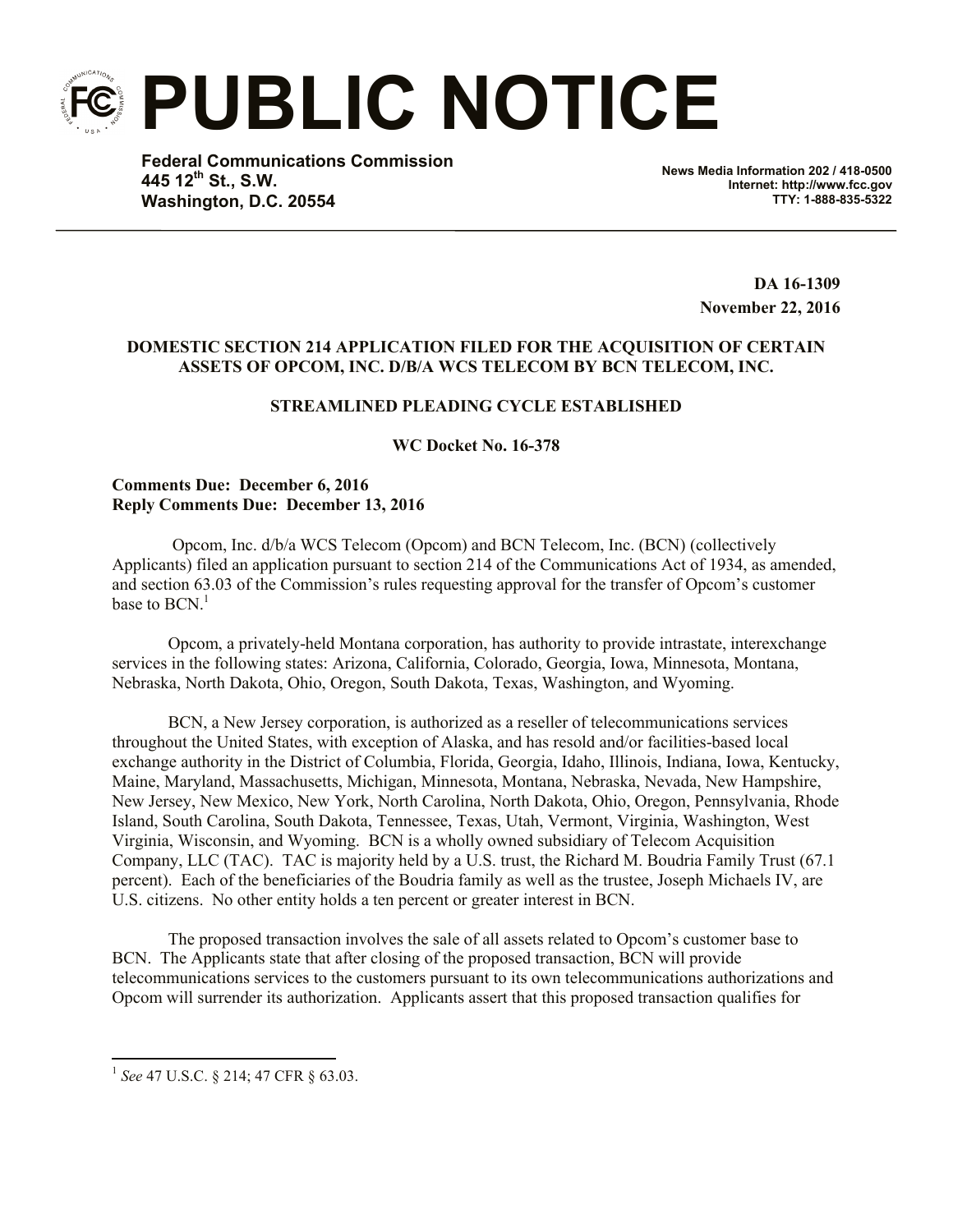streamlined treatment pursuant to section 63.03(b)(2)(i) of the Commission's rules and that a grant of the application will serve the public interest, convenience, and necessity.<sup>2</sup>

Domestic Section 214 Application Filed for the Acquisition of Assets of Opcom, Inc. by BCN Telecom, Inc., WC Docket No. 16-378 (filed Nov. 4, 2016).

### **GENERAL INFORMATION**

The transfer of assets identified herein has been found, upon initial review, to be acceptable for filing as a streamlined application. The Commission reserves the right to return any transfer application if, upon further examination, it is determined to be defective and not in conformance with the Commission's rules and policies. Pursuant to section 63.03(a) of the Commission's rules, 47 CFR § 63.03(a), interested parties may file comments **on or before December 6, 2016**, and reply comments **on or before December 13, 2016**. Pursuant to section 63.52 of the Commission's rules, 47 CFR § 63.52, commenters must serve a copy of comments on the Applicants no later than the above comment filing date. Unless otherwise notified by the Commission, the Applicants may transfer assets on the  $31<sup>st</sup>$  day after the date of this notice.

Pursuant to section 63.03 of the Commission's rules, 47 CFR § 63.03, parties to this proceeding should file any documents in this proceeding using the Commission's Electronic Comment Filing System (ECFS): http://apps.fcc.gov/ecfs/.

### **In addition, e-mail one copy of each pleading to each of the following:**

- 1) Myrva Freeman, Competition Policy Division, Wireline Competition Bureau, myrva.freeman@fcc.gov;
- 2) Gregory Kwan, Competition Policy Division, Wireline Competition Bureau, gregory.kwan@fcc.gov; and
- 3) Jim Bird, Office of General Counsel,  $\lim_{h \to 0} \frac{\text{bird}}{\text{det}}$

People with Disabilities: To request materials in accessible formats for people with disabilities (braille, large print, electronic files, audio format), send an e-mail to fcc504@fcc.gov or call the Consumer & Governmental Affairs Bureau at (202) 418-0530 (voice), 1-888-835-5322 (tty).

The proceeding in this Notice shall be treated as a "permit-but-disclose" proceeding in accordance with the Commission's *ex parte* rules. Persons making ex parte presentations must file a copy of any written presentation or a memorandum summarizing any oral presentation within two business days after the presentation (unless a different deadline applicable to the Sunshine period applies). Persons making oral ex parte presentations are reminded that memoranda summarizing the presentation must (1) list all persons attending or otherwise participating in the meeting at which the ex parte presentation was made, and (2) summarize all data presented and arguments made during the presentation. If the presentation consisted in whole or in part of the presentation of data or arguments already reflected in the presenter's written comments, memoranda or other filings in the proceeding, the presenter may provide

 $^{2}$  47 CFR § 63.03(b)(2)(i).